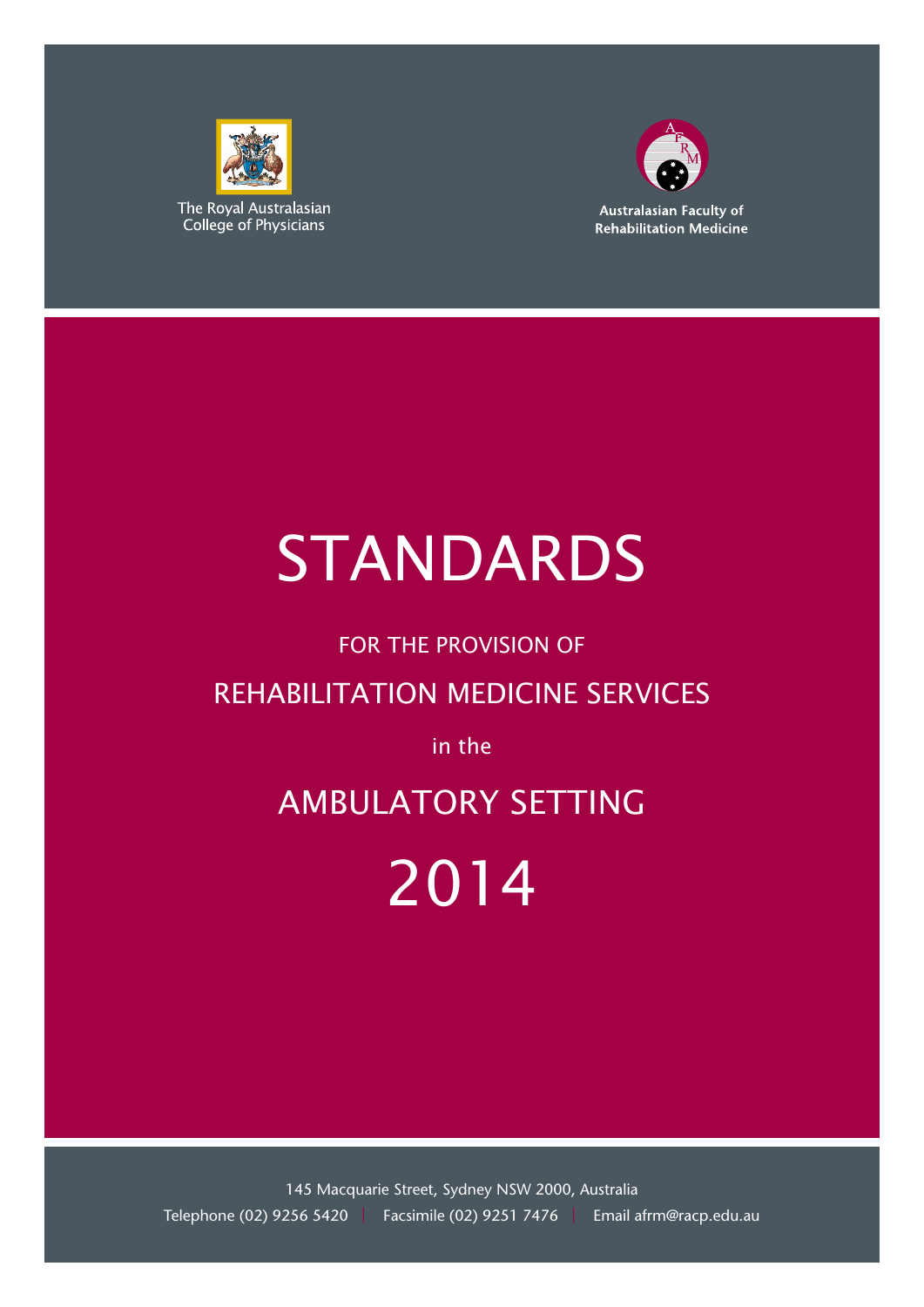## INTRODUCTION

The *International Classification of Functioning, Disability and Health1* (ICF) defines disability as an umbrella term for impairments, activity limitations, and participation restrictions. Disability refers to the negative aspects of the interaction between individuals with a health condition (such as cerebral palsy, stroke, and depression) and personal and environmental factors (such as negative attitudes, inaccessible transportation and public buildings, and limited social support).

In Australia, results from the *Survey of Disability*, 20122 indicated that 4.2 million people nationally (18.5 per cent of the population) have a disability. The prevalence of disability increases greatly at older ages but is an important issue for people of all ages, including children.

For about 30 per cent of these people with a disability, significant assistance or support is required in the core activity limitations of communication, mobility and/or personal care.

For 22 per cent of people with a disability, the disability 'just came on', for 15 per cent it was acquired following an accident or injury, for 14 per cent it was related to disease or illness and for 1.5 per cent it followed a medical or medical procedure<sup>3</sup>. For older people, disability is often progressive and related to multiple chronic diseases.

In the years ahead, disability will be an even greater concern because its prevalence is on the rise. This is due to ageing populations and the higher risk of disability in older people as well as the increase in chronic health conditions such as diabetes, cardiovascular disease, cancer and mental health disorders.

Disability is associated with loss of independence and reduced quality of life. People with disability may need access to support services. People with severe disability may need to move to residential facilities. The use of support services, particularly residential care facilities, is costly for the person with disability and society generally as the government provides subsidies for access to support services and residential care.

Rehabilitation aims to minimise and prevent disability as well as help people with disabilities improve their participation in life despite their impairment and reduce the overall burden of care for their families and society.

In keeping up with wider medical and technological advancement in the provision of healthcare, it is recognised that health services provided outside the hospital are important and require further development. Indeed, there is now an international agreement in the United Nations (UN) Convention on the Rights of Persons with Disabilities<sup>4</sup>, to which Australia is a signatory, that governments will provide and increase services for habilitation (Article 25) and rehabilitation (Article 26) for people with disabilities.

In order to achieve full participation and improved quality of life for this population, it is imperative that appropriate policies and programs, including rehabilitation delivered in the ambulatory setting, be developed.

#### Purpose & Intent

The ageing of the populations in Australia and New Zealand and the rising cost of expensive hospital care are placing tremendous pressure on governments. What is needed is greater reliance on ambulatory models of care, both in disease management and also in the provision of rehabilitation after people have suffered sudden or progressive onset of disabling conditions as a result of illness, injury or the effects of chronic disease. Not only are ambulatory models of care likely in many cases to be more cost effective than hospital-based care, they are often more convenient and contextually appropriate for the person receiving care. Yet, the development of ambulatory rehabilitation models, and funding for ambulatory services, has lagged behind the development of other service models. While it is not the intention of this document to explore the reasons for the paucity of funded ambulatory rehabilitation programs, it is the intention of the Australasian Faculty of Rehabilitation Medicine (AFRM) of The Royal Australasian College of Physicians (RACP) to take a proactive approach by developing these standards.

While the RACP's 2005 Standards for Rehabilitation Medicine<sup>5</sup>, included a section on ambulatory rehabilitation, these standards are the first stand alone and comprehensive guide to ambulatory rehabilitation. However, they are a first iteration only and will require ongoing development and refinement over subsequent years.

This document seeks to be inclusive of the range of ambulatory rehabilitation services provided under the various models of ambulatory care across the states and territories of Australia and New Zealand, and the different sectors of the health care system. This document is not intended for formal accreditation or audit purposes; its objectives are to document consensus standards regarding organising, providing and monitoring the provision of ambulatory rehabilitation practices.

The purpose of these standards is to guide RACP Fellows, governments, health service planners and administrators in their decision making about the provision of rehabilitation medicine services in the ambulatory setting. This document builds upon previous versions of the AFRM Standards documents and incorporates updated best practice guidelines into one single document, which can be used as a reference. Many of the standards are expressed as consensus guidelines of good rehabilitation practice and are thus not intended for use in a formal accreditation audit process.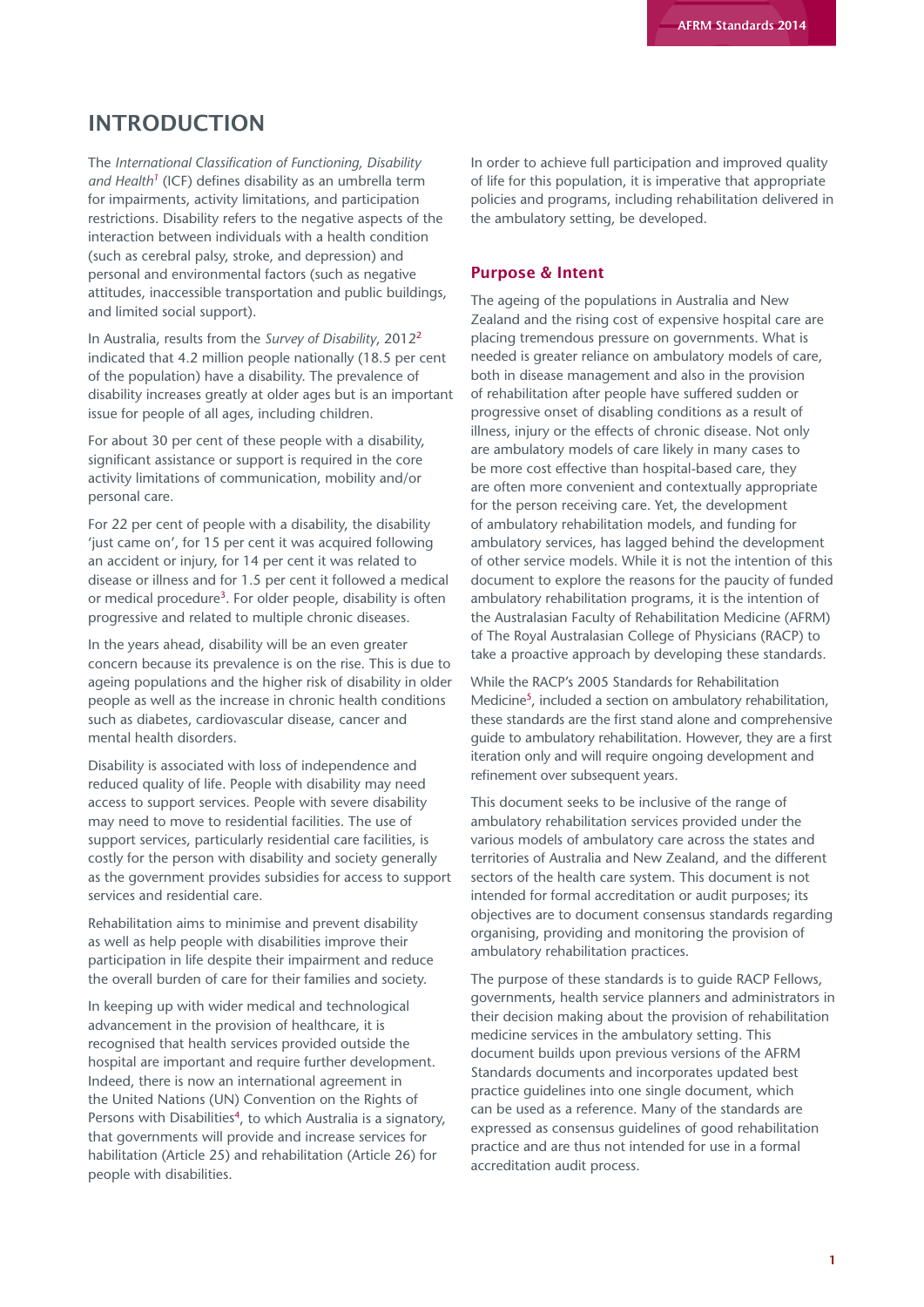#### Methodology

This document was produced by a Working Group of AFRM Fellows which was formed in June 2012. These Standards are the result of consensus reached within this Working Group of experts. In addition, this document was also informed by a review of the literature and consultation with relevant external stakeholders as detailed in the Acknowledgement section at the end of this document.

#### Application of these Standards to ambulatory rehabilitation programs

AFRM is committed to the provision of comprehensive, high quality care in the services in which its Fellows practice. This document refers only to specialist rehabilitation medicine units. In particular, it is stressed that these standards do not refer to medical rehabilitation programs conducted by other physicians who are not

specialists in rehabilitation medicine. Nor do the standards apply to other restorative health or healthcare programs containing rehabilitation if they do not fulfil the criteria established by the AFRM for a Specialist Rehabilitation Medicine Service<sup>6</sup>.

These Standards relate to the provision of rehabilitation programs that are non-inpatient programs only and are to be considered general standards.

#### Future development of the AFRM Standards

Over time, it is the intention of the AFRM to develop Standards for use across a range of settings and programs as newer service models mature. Further detail on the rehabilitation needs of special patient populations (for example, patients with multi-resistant organisms and bariatric patients) will also be developed in subsequent revisions of these standards.

# ASPECTS OF SERVICE PROVISION COVERED BY THESE STANDARDS

#### 1. GOVERNANCE

A specialist rehabilitation medicine service under the direction of a rehabilitation physician (Fellow of the AFRM or equivalent) provides comprehensive, patient-centred multidisciplinary care. This care is evidenced by the establishment of achievable treatment goals, the periodic assessment and documentation of the functional status of patients, the occurrence of regular case discussion amongst treating practitioners, and attention to the optimal management of concurrent medical problems and psychosocial issues. The primary objective of care is to help patients achieve their optimal level of functioning and participation in society<sup>7,8</sup>.

#### 2. STAFFING

There is a full range of team members (medical, nursing, allied health and support staff) with an appropriate skill base and training to provide comprehensive, contemporary programs of care to address the impairments, activity limitations and participation restrictions present in the patients attending the ambulatory rehabilitation service. There are sufficient team member hours available to allow each patient to receive an individualised nursing and allied health program of adequate intensity to meet their needs, delivered in a way that optimises the effectiveness and efficiency of the rehabilitation program.

#### 3. FACILITIES AND EQUIPMENT

The facilities and equipment are safe, adequate and appropriate for the rehabilitation needs of patients. Facilities should support families and care givers to remain in attendance and be involved in the patient's rehabilitation program. Rehabilitation is also provided in patients' homes and the community. If the rehabilitation is provided in patients' homes, then the safety of the attending clinicians must be considered.

#### 4. POLICIES AND PROCEDURES

There is documentation of policies and procedures to ensure safe, appropriate, accountable, effective and measurable improvement in the patients involved in rehabilitation programs following illness or injury.

#### 5. QUALITY IMPROVEMENT AND RISK MANAGEMENT ACTIVITIES

The service has a quality improvement and risk management framework with appropriate single discipline and multidisciplinary activities and projects addressing consumer involvement, access, appropriateness, effectiveness, safety and efficiency. The service will submit data to the Australasian Rehabilitation Outcomes Centre (AROC) and will regularly review its performance against benchmarks established by AROC9.

#### 6. EDUCATION AND RESEARCH

The service is actively engaged in continuing education and teaching and actively promotes the importance of research.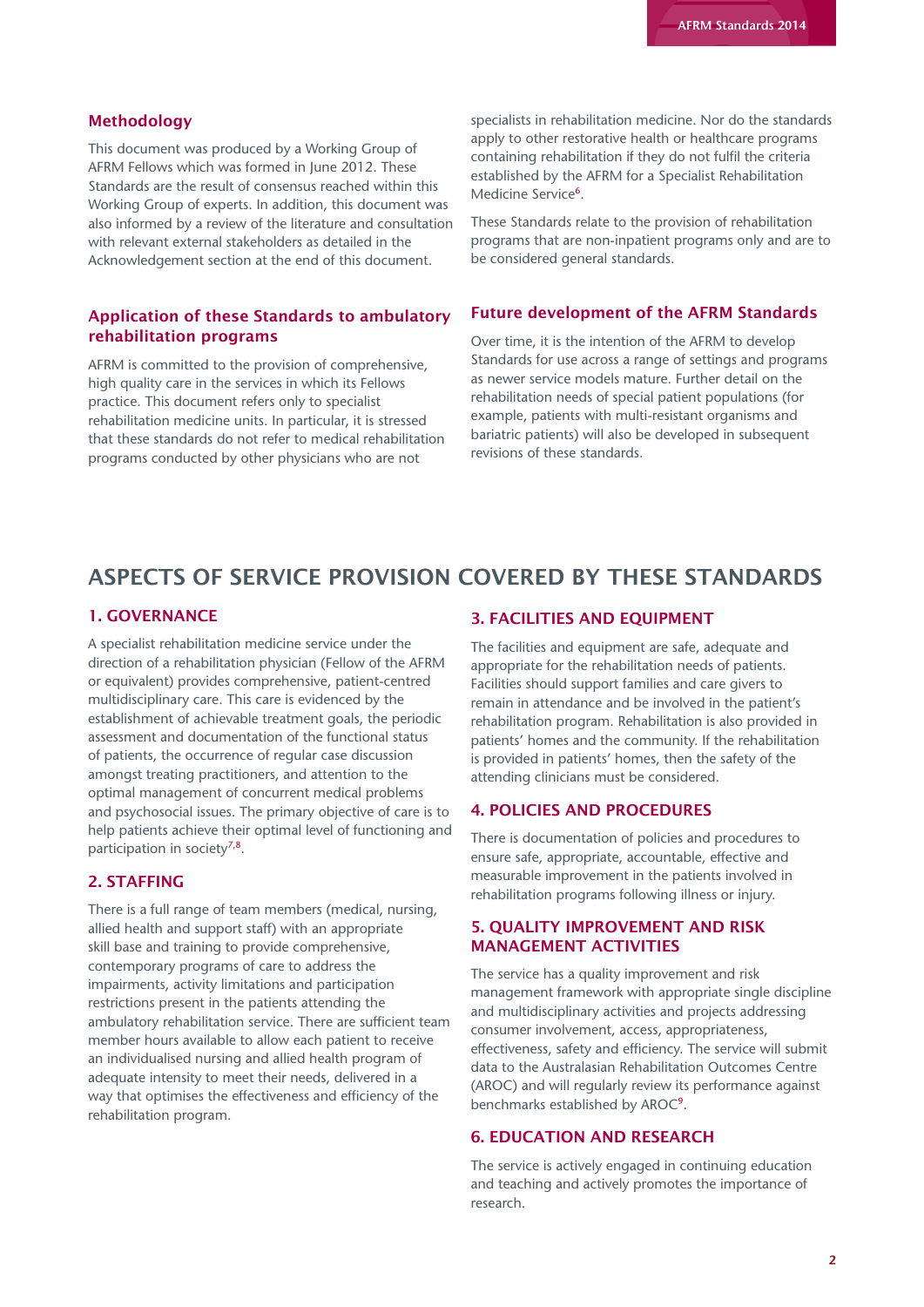# DEMONSTRATING THE STANDARDS

## 1. GOVERNANCE

A specialist rehabilitation medicine service under the direction of a rehabilitation physician (Fellow of the AFRM or equivalent) provides comprehensive, patient-centred multidisciplinary care. This care is evidenced by the establishment of achievable treatment goals, the periodic assessment and documentation of the functional status of patients, the occurrence of regular case discussion amongst treating practitioners, and attention to the optimal management of concurrent medical problems and psychosocial issues. The primary objective of care is to help patients achieve their optimal level of functioning and participation in society.

- 1.1 Definitions of rehabilitation medicine and medical rehabilitation are acknowledged and utilised to identify a rehabilitation medicine unit.
- 1.2 **Rehabilitation medicine** is that part of the science of medicine involved with the prevention and reduction of functional loss, activity limitation and participation restriction arising from impairments, the management of disability in physical, psychosocial and vocational dimensions, and improvement of function.
- 1.3 Rehabilitation Medicine was recognised as a Principal Specialty by the National Specialist Qualification Advisory Committee of the Health Insurance Commission (Medicare Australia) in Australia in 1976.
- 1.4 **Medical rehabilitation** in its broadest sense is part of all patient care. It is the function of every practising doctor and involves the prevention, assessment, management and medical supervision of a person with disability until that person has attained an adequate and appropriate level of performance.
- 1.5 Rehabilitation medicine services are identified units of patient care providing comprehensive rehabilitation services for inpatients and noninpatients as well as in the community, with each patient's clinical management being under the supervision of a rehabilitation physician. The ambulatory rehabilitation service provides an organised system of care in an ambulatory setting, such as in a facility (including outpatient clinics, day hospitals or community centres) or in a residential setting (including residential care facilities, or domestic or community settings).
- 1.6 A rehabilitation medicine service aims to assist people with loss of function or ability due to injury or disease to attain the highest possible level of independence (physically, psychologically, socially and economically) following that incident or illness. This is achieved through a combined and coordinated use of medical, nursing and allied health professional skills. The process involves individual assessment, treatment, regular review, discharge planning, community integration and follow-up of people referred to that service.
- 1.7 The designated rehabilitation medicine unit is directed by a rehabilitation physician and each patient's clinical management is under the supervision of a rehabilitation physician.
- 1.8 The main difference in carrying out the role of rehabilitation physicians in the ambulatory setting compared with inpatient rehabilitation is that the physician may have less direct interaction with the patient and a greater advisory and consultative role.
- 1.9 **Rehabilitation physicians** work collaboratively with general practitioners who are responsible for the primary medical care of the patient, and other health professionals in the community setting. Effective, efficient and timely communication between the ambulatory rehabilitation service, the general practitioner, relevant hospital departments and community-based specialists is mandatory to prevent sub-optimal outcomes.
- 1.10 The rehabilitation physician has a pivotal role to play in the communication of disability-related issues between the health system and the social care system through the provision of reports, certifications and assessments.
- 1.11 **Ambulatory rehabilitation** assists people with functional limitations to achieve goals that will lead to reduced activity limitations, greater community participation and improved quality of life.
- 1.12 The intent of some ambulatory rehabilitation services is to act as a type of Hospital in the Home service where the aim is to prevent the need for inpatient care (acute or subacute) or reduce the duration of this care. It can constitute a continuation of an inpatient episode of rehabilitation, or be a new episode of rehabilitation commencing after hospitalisation. This type of program may also support timely discharge from the hospitals (both from acute care and rehabilitation facilities).
- 1.13 The delivery of ambulatory rehabilitation services can also include consultative services, particularly to outer metropolitan, rural, regional and remote areas. Modalities that can be utilised to deliver this important service can include visiting clinics (e.g. fly-in or drive-in) or virtual access (e.g. telephone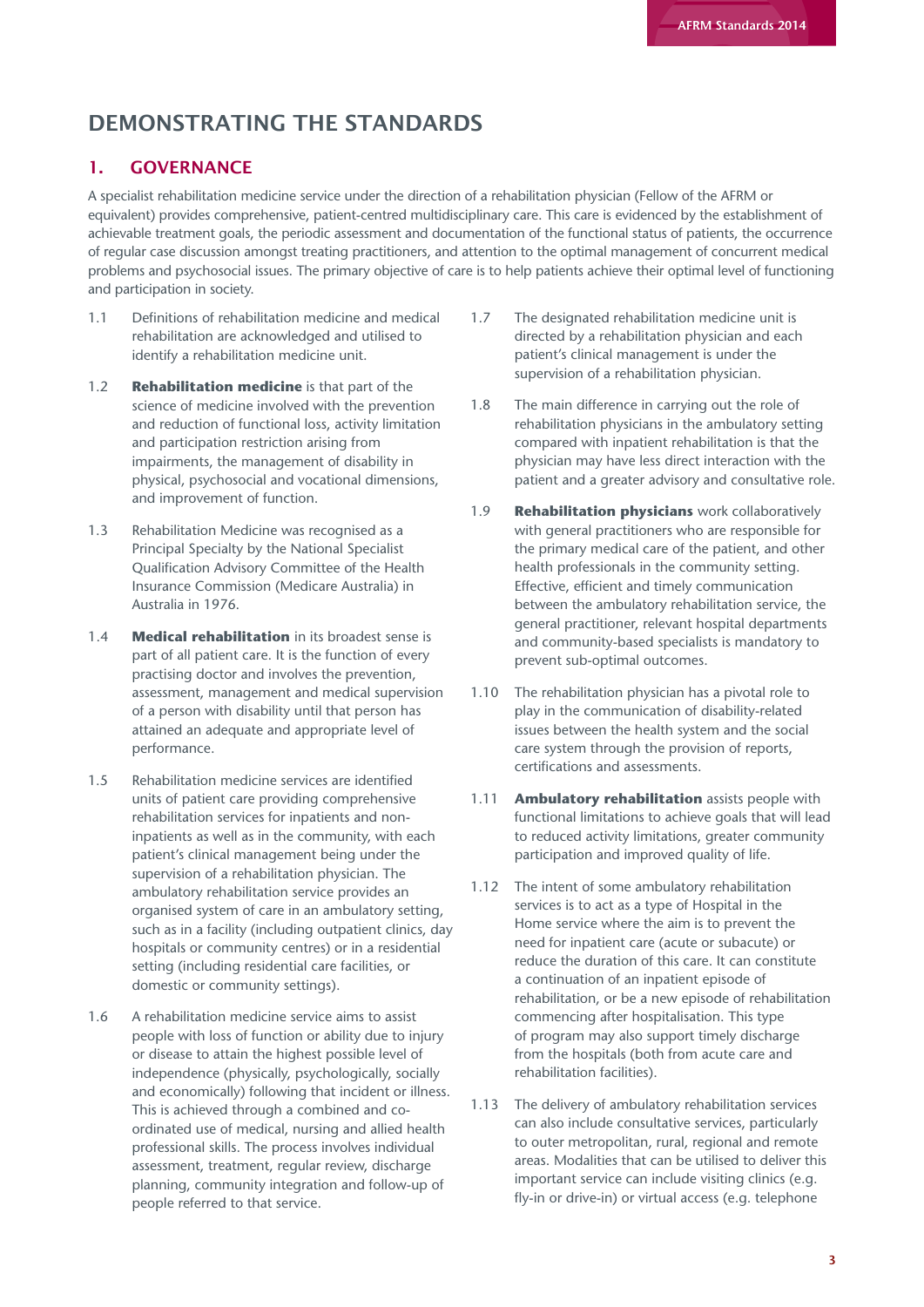consultation, formal email consultation and telehealth consultations via videoconference).

- 1.14 In addition, outpatient services may include outreach and telehealth programs where multidisciplinary teams provide consultation and support to patients and treating therapists in areas without local specialist rehabilitation services.
- 1.15 While the majority of ambulatory rehabilitation will be provided by general rehabilitation services, specialty ambulatory rehabilitation programs are appropriate in a number of situations such as spinal cord injury or traumatic brain injury.
- 1.16 Specialty streams of ambulatory rehabilitation, as with inpatient programs, provide a critical mass for the development of expertise among clinicians and facilitate the delivery of best practice and evidencebased care. Specialty streams of ambulatory rehabilitation should be established when there is clear evidence that they can provide effective evidence-based programs. This will be feasible in metropolitan health networks and large rural cities while in smaller rural and remote areas this may not be possible. A hub-and-spoke approach can be utilised to maximize the regional outreach of specialty ambulatory rehabilitation. Specialty streams of ambulatory rehabilitation may provide case coordination and case management services.
- 1.17 The patient and the rehabilitation team work collaboratively to establish and continuously evaluate short, medium and long-term goals aimed at alleviating restrictions on activity and participation.
- 1.18 A specialist rehabilitation medicine service should be able to demonstrate evidence of planned, coordinated care.
- 1.19 There is a measurement of functional status on admission to and at discharge from the programs in the service. Functional status might also be formally assessed at intervals during the outpatient episode.
- 1.20 The designated rehabilitation unit is accredited with the national safety and quality accreditation scheme of the National Safety and Quality Health Service Standards of the Australian Commission on Safety and Quality in Health Care<sup>10</sup>.
- 1.21 The framework for clinical governance in an ambulatory setting is likely to be related to a recognised accreditation system and similar to that applied in a hospital setting.

## 2. STAFFING

Generally, an ambulatory rehabilitation program is delivered by a core multidisciplinary team with skills and knowledge appropriate to the needs of the patient with the rehabilitation physician playing a central role in the management of the diagnosis and treatment of each patient. The rehabilitation team is focussed on the patient, with the aim being to assist the patient to achieve their maximum level of functioning, independence, and participation.

Ambulatory rehabilitation is generally multidisciplinary, but therapies need not necessarily be delivered concurrently. Some patients/clients with complex impairments and activity limitations may be appropriate for single therapist programs on occasions.

#### **Staffing of the Rehabilitation Medicine Service**

2.1 An ambulatory rehabilitation medicine service should include an adequate number of suitably trained professional and support staff to allow the service to provide appropriate multidisciplinary rehabilitation care in a safe, effective and efficient manner.

#### **Medical Staff**

- 2.2 The rehabilitation physician has a central role in the diagnosis and treatment of patients. The rehabilitation physician assists in defining the range of disciplines involved as well as the intensity and duration of ambulatory rehabilitation programs.
- 2.3 Rehabilitation physicians also have an educative role for patients, carers and other clinicians.

2.4 Where feasible, the medical staffing includes rehabilitation medicine trainees in the treatment of ambulatory clients and as members of the multidisciplinary team.

#### **Nursing Staff**

- 2.5 Nurses with expertise in rehabilitation medicine play an integral role in the multidisciplinary ambulatory rehabilitation team. The role of nursing staff within the ambulatory team is varied and diverse, ranging from undertaking case management to performing advanced clinical duties and procedures (e.g.: stoma care, intrathecal baclofen pump management).
- 2.6 The role of nursing staff in the ambulatory rehabilitation team will vary depending on the patient's treatment needs. Nursing staff may also undertake direct case management and rehabilitation care planning.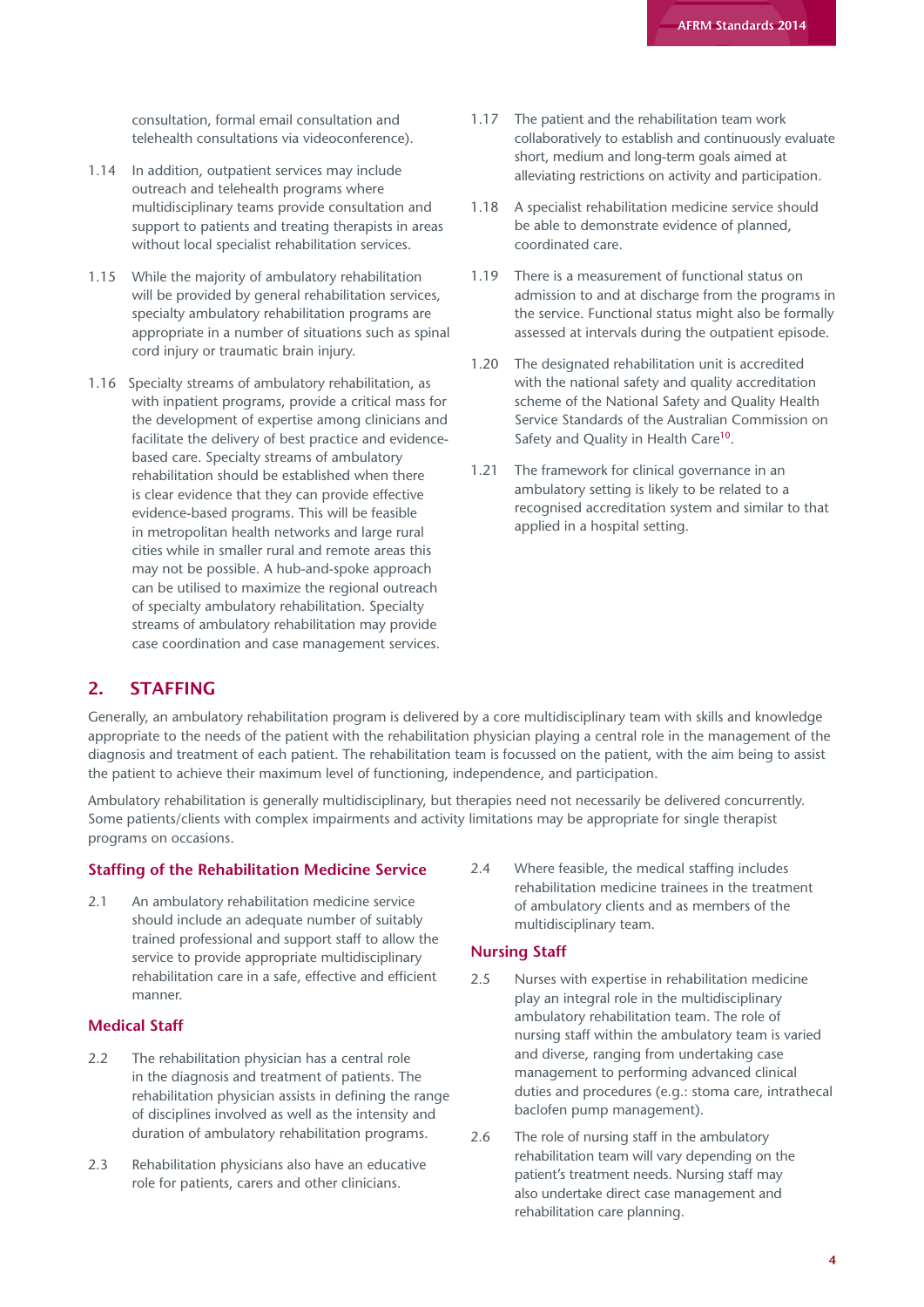#### **Allied Health Staff**

- 2.7 Treatment delivered as part of an ambulatory rehabilitation program will include services provided by allied health professionals. Depending on the nature of the patient's impairments and rehabilitation goals, allied health disciplines involved may include physiotherapy, occupational therapy, speech pathology, psychology, neuropsychology, social work, dietetics, exercise physiology, prosthetics and orthotics.
- 2.8 Therapy may also be delivered by allied health assistants under the supervision of allied health professionals.
- 2.9 Allied Health staff may also undertake direct case management and rehabilitation care planning responsibilities as all or part of their position when working in specialised rehabilitation.

#### **Additional and Support Staff**

2.10 Each ambulatory rehabilitation medicine service should have adequate numbers of support staff available to ensure the service operates effectively.

- 2.11 Administrative support is required to ensure that data on rehabilitation outcomes is collected and entered onto an appropriate database for quality assurance and bench-marking purposes.
- 2.12 The service should have adequate numbers of cleaning staff to meet the needs of the service and to cater for patients with infection control issues.
- 2.13 Services which cater for children and young people of school age will require access to teachers and educational staff including specialist educators.

#### **Factors influencing staffing arrangements**

- 2.14 The disciplines and staffing numbers required for the ambulatory rehabilitation service will vary depending on the type(s) of impairment managed by the service.
- 2.15 The table below shows the key disciplines that should be involved in treating different types of impairment as well as an indication of the relative time associated with each discipline.

|                                                                                                                           | Rehabilitation<br>physician | Nurse   | Physiotherapist | Occupational<br>therapist | Ф<br>language<br>Speech la<br>therapist | Social worker <sup>11</sup> | sychologist<br>Neuropsychologist<br>$\alpha$<br>Clinical | Dietician | Prosthetist<br>Orthotist | physiologist<br>Exercise | therapist<br>Recreational<br>Diversional | Allied health<br>assistant |
|---------------------------------------------------------------------------------------------------------------------------|-----------------------------|---------|-----------------|---------------------------|-----------------------------------------|-----------------------------|----------------------------------------------------------|-----------|--------------------------|--------------------------|------------------------------------------|----------------------------|
| Neurological (includes stroke,<br>acquired brain injury)                                                                  | $++$                        | $+$     | $+++$           | $+++$                     | $+++$                                   | $+++$                       | $+++$                                                    | $+$       | $^{+}$                   | $^{+}$                   | $++$                                     | $++$                       |
| Spinal (includes spinal cord<br>injury and diseases)                                                                      | $++$                        | $++$    | $+++$           | $+++$                     | $^{+}$                                  | $++$                        | $^{+}$                                                   | $^{+}$    | $++$                     | $^{+}$                   | $++$                                     | $++$                       |
| Amputee (includes congenital<br>limb deficiency)                                                                          | $^{+}$                      | $^{++}$ | $+++$           | $+++$                     |                                         | $++$                        | $^{+}$                                                   | $^{+}$    | $+++$                    | $^{+}$                   |                                          | $++$                       |
| <b>Orthopaedic (following</b><br>orthopaedic injury or elective<br>surgery)                                               | $+$                         | $+$     | $+++$           | $+++$                     |                                         | $^{+}$                      |                                                          | $^{+}$    | $^{+}$                   | $++$                     |                                          | $++$                       |
| <b>Reconditioning</b> (generally older<br>people with reduced functioning<br>following a variety of health<br>conditions) | $^{+}$                      | $^{++}$ | $+++$           | $+++$                     |                                         | $++$                        | $+$                                                      | $^{+}$    |                          | $++$                     | $^{+}$                                   | $++$                       |

 $+$  = Low relative time associated to the discipline

 $++$  = Medium relative time associated to the discipline

+++ = High relative time associated to the discipline

 $No + = No$  relative time associated to the discipline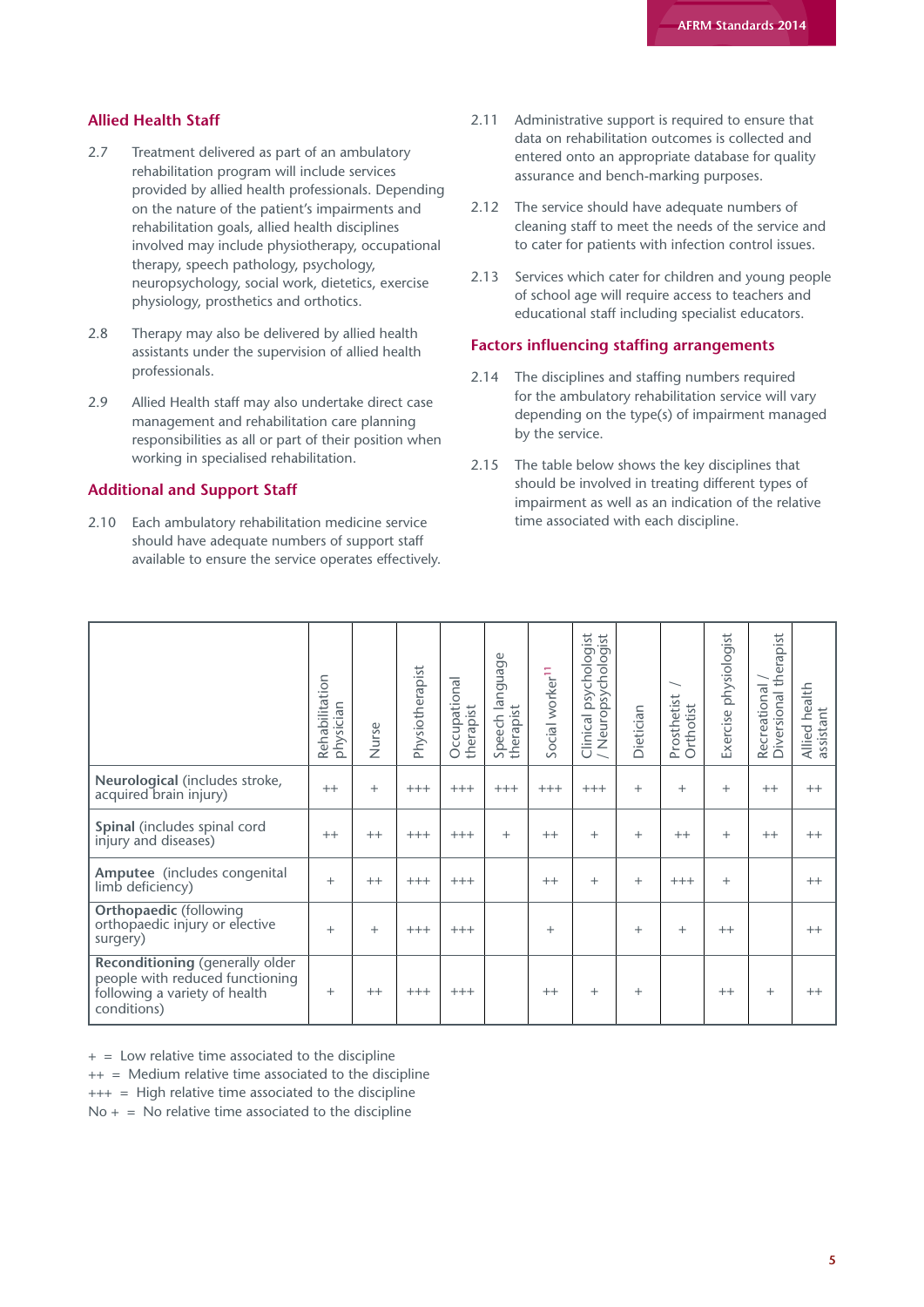- 2.16 Other factors to be considered in determining the type and number of staffing required in ambulatory rehabilitation include:
	- Age of the patient population
	- Geography and location/distance from the rehabilitation facility
	- Acuity/functional level of the patient at the commencement of a rehabilitation program
	- Presence of comorbidities
	- The model of care in place, for example trans-disciplinary and interdisciplinary models allow goals to be addressed by a number of disciplines, involvement of allied health assistants, and group therapy
- Availability of staff outside the "core" multidisciplinary team when required
- Direct patient attributable time
- Indirect patient attributable time (such as case management, phone calls, planning meetings, report writing and travel) and non-clinical time (such as professional development activities, teaching, quality activities )
- Additional issues associated with people with Non English Speaking Background (NESB) and Aboriginal and Torres Strait Islander, Māori and Pacific Islander people.

#### 3. FACILITIES AND EQUIPMENT

The facilities and equipment are both adequate and appropriate for the rehabilitation needs of patients and provide a safe learning environment for retraining in lost skills. Ambulatory rehabilitation services have differing infrastructure requirements to inpatient rehabilitation services.

#### **Facilities**

The rehabilitation medicine service conforms to the relevant Australian or New Zealand standards proclaimed by government and unless otherwise approved, to the requirements for design and construction detailed in the Licensing Standards of the local authorities.

- 3.1 There is wheelchair access to all areas wards, therapy areas, dining rooms, toilets and outside areas.
- 3.2 Unless otherwise approved, a rehabilitation medicine service provides rails and hand holds in all corridors, ramps, stairs, bathrooms and toilets to ensure safe movement of people with disabilities.
- 3.3 There is ready access in the facility to mobility equipment such as wheelchairs and walking frames to allow free access to all patients and their relatives.
- 3.4 There is a safe environment for patients with cognitive impairment.
- 3.5 There is a meeting room suitable for case conferences.
- 3.6 There is a physiotherapy treatment area<sup>12</sup> with adequate open space where gait training, general exercises, gymnastics and recreational activities may be performed. Ideally there should be an outdoor wheelchair/gait retraining area.
- 3.7 There are rooms for individual therapy and consultations.
- 3.8 There is access to a room for the application and removal of plasters (or similar) bandages. This room can also be used for fabrication of upper limb splints, orthoses and prostheses.
- 3.9 Access to a heated hydrotherapy pool (ideally onsite) for people with disability is highly desirable.
- 3.10 There is access to a kitchen area where meal preparation activities can occur.
- 3.11 There is access to a 'home style' bathroom where transfer in and out of the bath and shower can be assessed and practiced with varying aids.
- 3.12 Appropriate storage areas for equipment are provided.
- 3.13 Access to independent living facilities for training e.g. access to a kitchen for meal preparation (this could be the same facility for patient training and ordinary staff use), access to shops, bill paying, etc is desirable in some circumstances.
- 3.14 There is access to transport for staff to provide contextual rehabilitation at the person's home and in their local community.
- 3.15 Where young people of school age are treated, there is access to school facilities.

#### **Equipment**

- 3.16 Based on the needs of the patient casemix, a rehabilitation medicine service provides:
	- Physical therapy equipment
	- Gait training facilities
	- Functional electrical stimulation equipment for patients with neurological impairment
	- Ultrasound bladder scanner
	- Equipment for aerobic fitness training
	- Equipment for training activities of daily living
	- Equipment for recreation, including toys and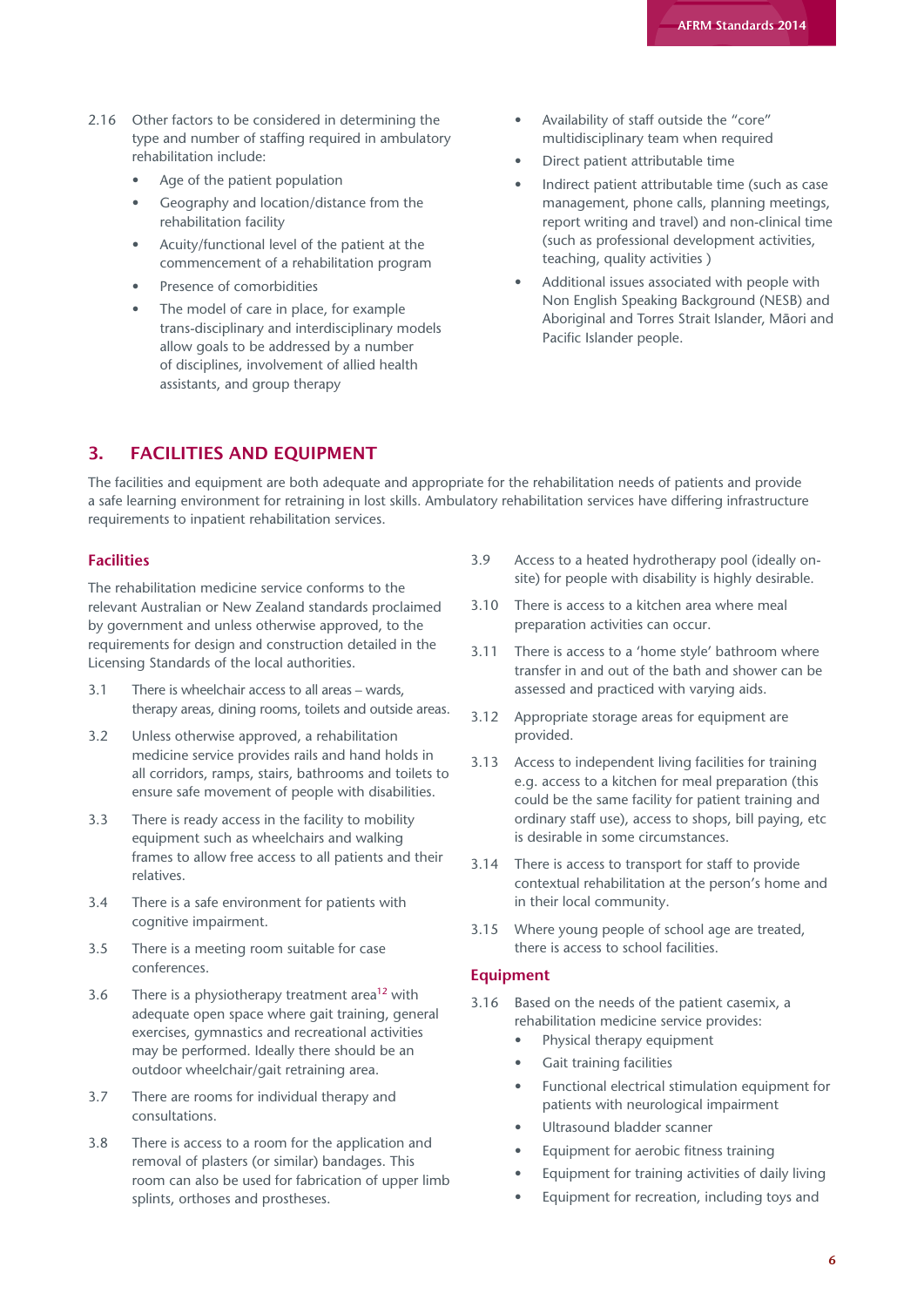games when children and young people are treated

- Equipment to provide vocational retraining
- Equipment to support complex communication needs (e.g. augmentative and alternative communication systems)
- Videoconferencing equipment for telehealth consultations
- Equipment for fabrication of upper limb splints, orthoses and prostheses
- 3.17 Where the service does not have all the equipment available on site, there are documented arrangements for referral to facilities able to provide them.
- 3.18 A rehabilitation medicine service provides information regarding community-based services to enable people with disabilities to make informed choices regarding services and equipment necessary to meet their ongoing needs.

#### **Information Technology**

- 3.19 Ambulatory rehabilitation services require continuous access to adequate information technology.
- 3.20 The ambulatory rehabilitation services should have secure storage and retrieval systems for patient records.
- 3.21 Confidentiality of records is maintained.
- 3.22 Records are retained and accessible for the statutory required periods.
- 3.23 A register of patients is maintained in a clearly defined order.
- 3.24 There is facilitated access to telehealth technology for home/different facility based therapy and rehabilitation coordination, as well as engagement of client, family and local provider.

#### **Transport**

- 3.25 Ambulatory rehabilitation services require access to suitable transportation arrangements and an adequate budget to provide for these arrangements.
- 3.26 The nature of the transportation required will depend on the setting in which the rehabilitation services are provided. For services delivered in a facility, such as an outpatient clinic, program participants may require transportation to the centre. For services delivered in a domestic, residential or community setting, transportation of the allied health professional, nurse or physician will be necessary. In both instances, the mode of transportation must be effective, efficient, and within reasonable timeframe so that the travelling time is practical and reasonably reliable.
- 3.27 The ambulatory rehabilitation services should be self-sufficient and be equipped to provide adequate transportation.

#### 4. POLICIES AND PROCEDURES

The facilities and equipment are both adequate and appropriate for the rehabilitation needs of patients and provide a safe learning environment for retraining in lost skills. Ambulatory rehabilitation services have differing infrastructure requirements to inpatient rehabilitation services.

#### **Patient related care**

- 4.1 There are clear written criteria for admission to the rehabilitation medicine service. These criteria are made available to referring providers.
- 4.2 There is a clearly defined assessment procedure for each patient admitted to the service for rehabilitation.
- 4.3 There is a written rehabilitation plan for each patient based on this assessment. The rehabilitation plan needs to be patient-centred and state the person's needs and limitations as well as the goals of the plan. The plan is prepared by a multidisciplinary team with the active participation of the patient and family and includes provision for continuing care, review and discharge.
- 4.4 The progress of the patient is evaluated regularly against the established plan, and with standard measures of function. Documentation of progress forms part of the medical records.
- 4.5 There are documented policies for liaison with community-based services to ensure continuity and coordination of care.
- 4.6 There are processes to ensure that patients who are capable of returning to work are provided with the best opportunity to do so.
- 4.7 There is documented policy and evidence of ongoing consultation and communication with referring and treating healthcare practitioners.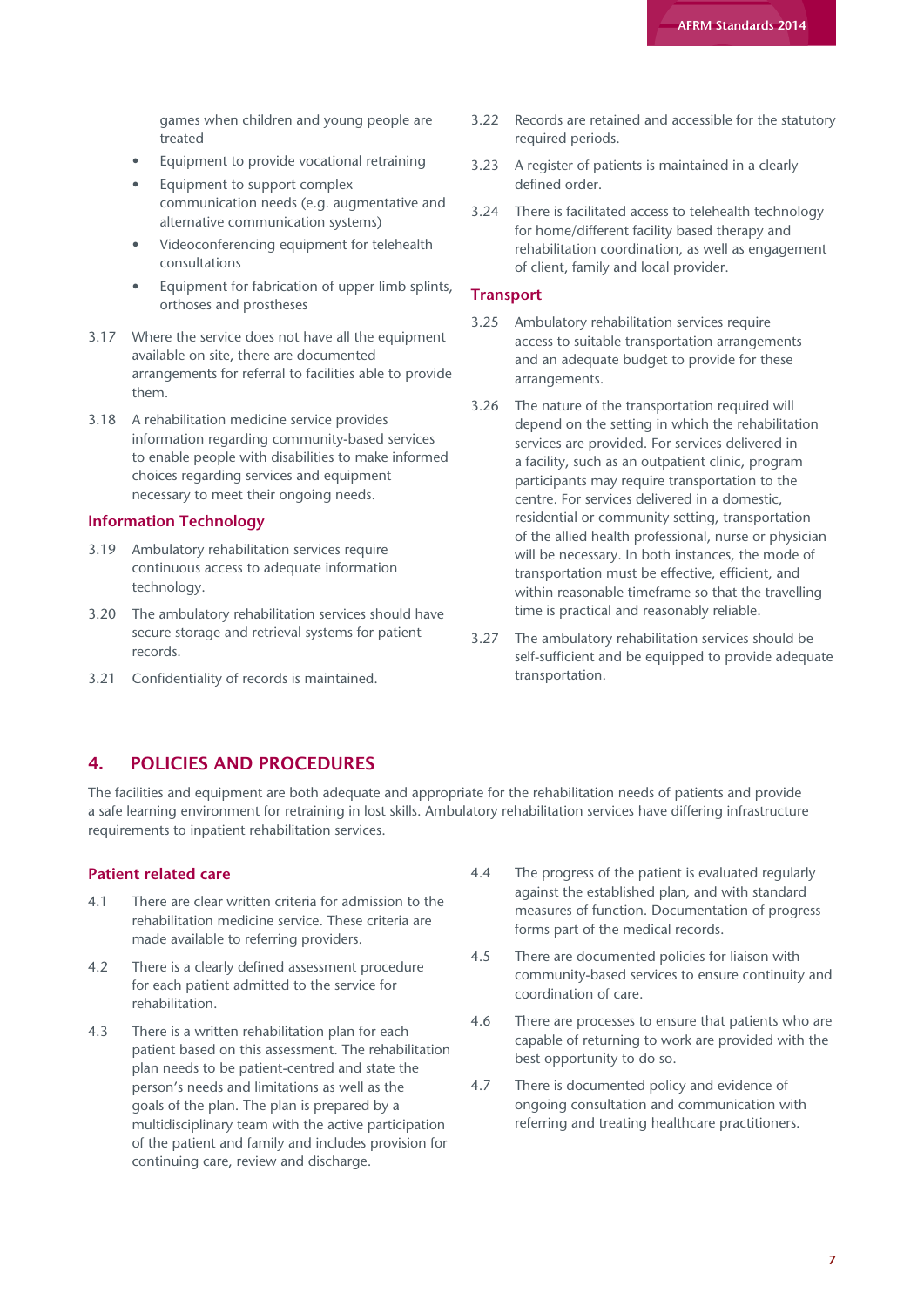#### 5. QUALITY IMPROVEMENT AND RISK MANAGEMENT ACTIVITIES

- 5.1 The service has a quality improvement and risk management framework with appropriate single discipline and multidisciplinary activities and projects addressing consumer involvement, access, appropriateness, effectiveness, safety and efficiency as well as staff risk and work health and safety issues. The service submits data to  $AROC<sup>13</sup>$ and regularly reviews its performance against benchmarks established by AROC.
- 5.2 Procedures exist to ensure evaluation of the quality of services provided. Quality management follows a process such as the national safety and quality accreditation scheme of the National Safety and Quality Health Service Standards of the Australian Commission on Safety and Quality in Health Care.
- 5.3 Evaluation of outcomes remains a major strength

## 6. EDUCATION AND RESEARCH

- 6.1 The service is actively engaged in continuing education and teaching and actively promotes the importance of research.
- 6.2 The service participates in undergraduate and postgraduate medical, nursing and allied health service teaching programs.

of rehabilitation medicine services. This is achieved by monitoring selected procedures, collecting data and assessing information, feeding back to the staff, taking action and reviewing results. These steps form the continuous quality management process. The service should record rehabilitation outcome data on all patients and, for adult patients, contribute to the national database held and managed by AROC.

- 5.4 The service should regularly document the AFRM Rehabilitation Medicine Clinical Indicators<sup>14</sup>.
- 5.5 Feedback is actively and regularly sought from customers<sup>15</sup> of the service.
- 5.6 The service actively promotes the principles of evidence-based clinical practice for all professional staff employed within the service.
- 6.3 The service actively promotes the importance of research amongst its professional staff, and fosters a culture which is supportive of staff being engaged in research.

# ACKNOWLEDGEMENTS

The Royal Australasian College of Physicians and the Australasian Faculty of Rehabilitation Medicine would like to acknowledge the following people who contributed to the development of this policy document:

#### **Working Party members**

| Professor Ian Cameron FAFRM (Lead writer)                 | Dr Lynette Lee FAFRM                        |  |  |  |  |  |
|-----------------------------------------------------------|---------------------------------------------|--|--|--|--|--|
| Ms Jacquelin Capell - Research Fellow at the Australasian | Dr Kim McLennan FRACP, FAFRM                |  |  |  |  |  |
| Rehabilitation Outcomes Centre (AROC)                     | Dr Peter New FAFRM                          |  |  |  |  |  |
| Dr Jeremy Christley FAFRM                                 | A/Professor Christopher Poulos FAFRM        |  |  |  |  |  |
| Dr Stephen de Graaff FAFRM                                | Dr Lucy Ramon FAFRM<br>Dr Tai-Tak Wan FAFRM |  |  |  |  |  |
| Dr Lee Laycock FAFRM                                      |                                             |  |  |  |  |  |

In addition, the Faculty is grateful to the Allied Health Professionals Australia (AHPA), Brain Injury Australia (BIA), Dietitians Association of Australia (DAA) and Exercise & Sports Science Australia (ESSA) for their feedback and comments. These have been carefully considered in producing this document.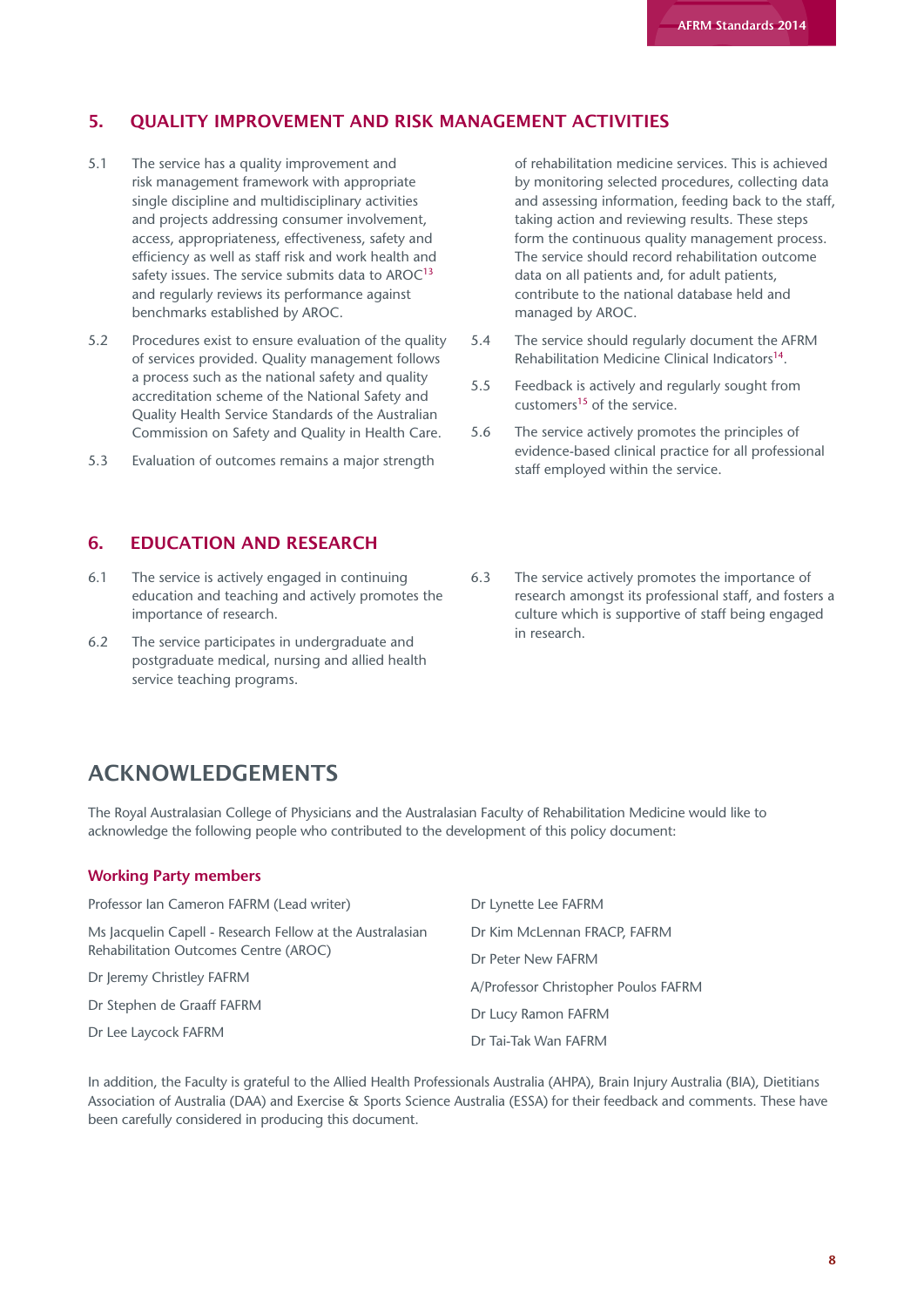# REFERENCES/NOTES

- 1. World Health Organisation (WHO), *International Classification of Functioning, Disability and Health (ICF).* Online, available: [http://www.who.int/](http://www.who.int/classifications/icf/en/) [classifications/icf/en/](http://www.who.int/classifications/icf/en/) [last accessed on 21/05/2014]
- 2. Australian Bureau of Statistics, [http://www.abs.gov.](http://www.abs.gov.au/ausstats/abs@.nsf/mf/4430.0) [au/ausstats/abs@.nsf/mf/4430.0](http://www.abs.gov.au/ausstats/abs@.nsf/mf/4430.0) [last accessed 8 May 2014]
- 3. Australian Institute of Health and Welfare (AIHW) (2008): *Disability in Australia: trends in prevalence, education, employment and community living.* Bulletin no 61. Cat no AUS 103. Canberra. Australian Institute of Health and Welfare
- 4. United Nations (UN) (2006), *Convention on the Rights of Persons with Disabilities*, adopted on 13 December 2006. Online, available: [http://www.](http://www.un.org/disabilities/convention/conventionfull.shtml) [un.org/disabilities/convention/conventionfull.shtml](http://www.un.org/disabilities/convention/conventionfull.shtml) [last accessed on 21/05/2014]
- 5. Australasian Faculty of Rehabilitation Medicine of The Royal Australasian College of Physicians (2005), *Standards for Adult Rehabilitation Medicine Services in Public and Private Hospitals*
- 6. Australasian Faculty of Rehabilitation Medicine (AFRM) of The Royal Australasian College of Physicians (RACP) (2006), *Rehabilitation Service Categories.* Online, available: [http://www.racp.edu.](http://www.racp.edu.au/index.cfm?objectid=39523A0D-0B95-EEBA-E08997C59D2F69E5) [au/index.cfm?objectid=39523A0D-0B95-EEBA-](http://www.racp.edu.au/index.cfm?objectid=39523A0D-0B95-EEBA-E08997C59D2F69E5)[E08997C59D2F69E5](http://www.racp.edu.au/index.cfm?objectid=39523A0D-0B95-EEBA-E08997C59D2F69E5) [last accessed on 21/05/2014]
- 7. Ibid
- 8. Australasian Faculty of Rehabilitation Medicine (AFRM) of The Royal Australasian College of Physicians (RACP) (2008), *AFRM Position Statement: The Role of the Rehabilitation Physician.* Online, available: [http://www.racp.](http://www.racp.edu.au/index.cfm?objectid=39534C14-95A5-14D4-44D2A9CE4C5B7E74) [edu.au/index.cfm?objectid=39534C14-95A5-](http://www.racp.edu.au/index.cfm?objectid=39534C14-95A5-14D4-44D2A9CE4C5B7E74) [14D4-44D2A9CE4C5B7E74](http://www.racp.edu.au/index.cfm?objectid=39534C14-95A5-14D4-44D2A9CE4C5B7E74) [last accessed on 21/05/2014]
- 9. *Note: In the case of paediatric rehabilitation services, they will submit data to AROC when a paediatric dataset is established.*
- 10. The Australian Commission on Safety and Quality in Health Care (ACSWHC), *Accreditation and the NSQHS Standards*. Online, available: [http://www.](http://www.safetyandquality.gov.au/our-work/accreditation-and-the-nsqhs-standards/) [safetyandquality.gov.au/our-work/accreditation](http://www.safetyandquality.gov.au/our-work/accreditation-and-the-nsqhs-standards/)[and-the-nsqhs-standards/](http://www.safetyandquality.gov.au/our-work/accreditation-and-the-nsqhs-standards/) [last accessed on 21/05/2014]
- 11. *Note: When the patient has a health condition that is subject to a compensation claim additional social work, medical and other allied health input may be needed to address the greater reporting requirements.*
- 12. *Note: Various designated spaces for these therapy areas may be combined as long as they do not interfere with patient treatment.*
- 13. *Note: Paediatric rehabilitation services will submit data to AROC when a paediatric dataset is established.*
- 14. The Australasian Faculty of Rehabilitation Medicine, *ACHS Clinical Indicators. Online, available:* [http://](http://www.racp.edu.au/index.cfm?objectid=02ACA842-D531-8E15-A8B66E31D4A5C8F4) [www.racp.edu.au/index.cfm?objectid=02ACA842-](http://www.racp.edu.au/index.cfm?objectid=02ACA842-D531-8E15-A8B66E31D4A5C8F4) [D531-8E15-A8B66E31D4A5C8F4](http://www.racp.edu.au/index.cfm?objectid=02ACA842-D531-8E15-A8B66E31D4A5C8F4) [last accessed on 21/05/2014]
- 15. *Note: Customers include patients and their family, staff, suppliers and the users of any service provided by the facility.*